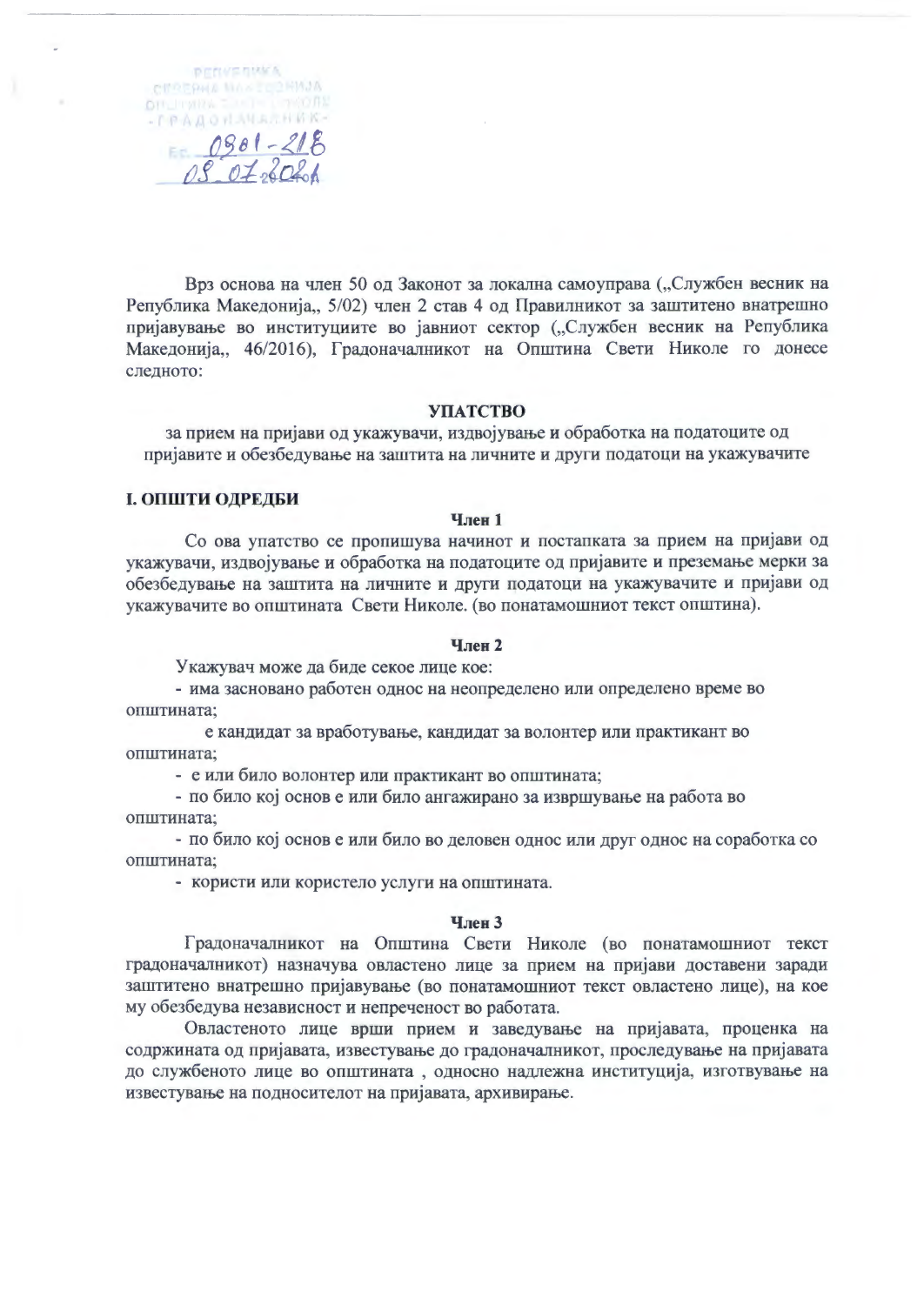Службено лице во институцијата е лице надлежно за постапување во областа по која се однесува пријавата и изготвување на извештај за преземените мерки.

Овластувањето од став 2 особено содржи податоци за име и презиме, работно место и телефонски број на овластеното лице, поштенска адреса и адреса на електронска пошта за прием на пријави.

Податоците од став 4 се објавуваат на страната на општината.

#### **Член 4**

Градоначалникот, на овластеното лице од став 1 на овој член му обезбедува простор и опрема пропишана во член 4 став 3 од Правилникот за заштитено внатрешно пријавување во институциите во јавниот сектор (Службен весник на РМ 46/2016).

# П.НАЧИН НА ПРИЈАВУВАЊЕ И ПОСТАПКА ПО ПРИЈАВИ ОД УКАЖУВАЧИ Член 5

Укажувачот, со добра намера врши заштитено внатрешно пријавување со поднесување пријава:

- во писмена форма (лично или препорачано по пошта),

- по електронски пат преку електронско сандаче, или
- усно на записник пред овластеното лице.

Пријавата во писмена форма или на записник укажувачот ја поднесува до овластеното лице само во текот на работното време.

Укажувачот не е должен да ја докажува добрата намера и вистинитоста на поднесената пријава.

# Член 6

Доколку пријавата е дадена усно, овластеното лице составува записник во кој се содржани следнитеподатоци:

а) податоци за укажувачот (доколку е познат):

- име и презиме;
- категорија на лице во која пропага укажувач согласно Законот за заштита на укажувачи (ЗЗУ);
- барање од укажувачот да остане доверлив и степенот до кој тоа

го бара;

- б) податоци за лицето против кој укажувачот пријавува;
- в) опис на незаконито постапување:
- г) предложени од укажувачот начин и форма на комуникација со овластеното лице;
- д) прилози;

г) датум и место на прием на пријавата.

Заради совпагање на содржината на усната пријава, записникот го потпишуваат укажувачот и овластеното лице и истиот се заведува како примена пријава, а по барање на укажувачот, може да му биде доделена копија од записникот.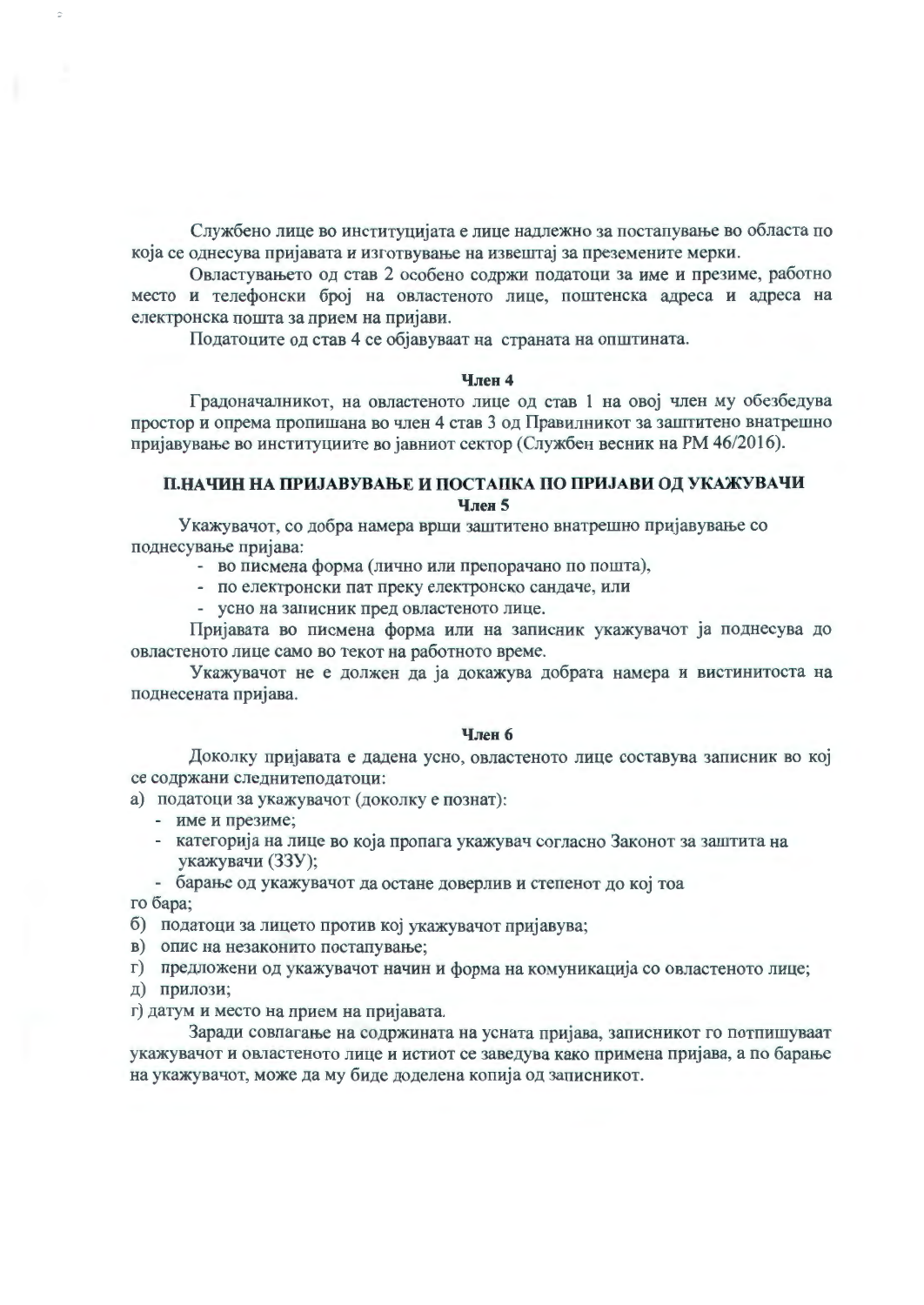#### **Член 7**

Доколку пријавата е доставена во електронска форма, овластеното лице го печати записот и го заведува како примена пријава.

Ако кон пријавата има многу прилози овластеното лице може да одлучи да ги чува само во електронска форма доколку печатењето на прилозите е неекономично.

### Член 8

Заведувањето на примената пријава, овластеното лице ја врши со ставање примен штембил и евидентирање во посебниот деловодник.

Документите поврзани со заштитеното внатрешно пријавување се чуваат заклучени во посебен за тоа изготвен ормар, кој се наога во просторија на општината.

# Член 9

Овластеното лице, истиот ден по приемот ја заведува пријавата со сите прилози, ја разгледува, проучува и врши проценка на нејзината содржина.

Доколку овластеното лице утврди дека примената пријава не преставува, односно не се однесува на пријава од укажувач, за истото веднаш во предметот става забелешка и ја евидентира во посебниот деловодник.

Овластеното лице задржува копија од оформениот предмет, а оригиналите (пријава и приложени документи) во рок од 1 (еден) ден со допис ги доставува до писарницата на надлежната институција, за што без одлагање писмено го известува подносителот на пријавата доколку е познат.

По доставувањето на дописот и евентуалното известување од став 3, овластеното лице врши архивирање напредметот.

### Член 10

По приемот и заведувањето на пријавата, овластеното лице врши проценка дека поднесената пријава е логична и разумна и содржи доволно елементи за да биде проследена за понатамошно постапување, и во рок од 1 (еден) ден донесувазаклучоци за понатамошно постапување по пријавата кои се однесуваат на надлежноста односно ненадлежност на општината за постапување по пријавата и преземање на соодветни мерки за постапување по пријавата.

Во вршењето на проценката од ставот 1 на овој член, овластеното лице може да побара дополнителни информации од укажувачот доколку е познат, како и да се консултира со други лица, а притоа да внимава на заштитата на идентитетот на укажувачот.

За наводите од содржината на пријавата и заклучоците од ставот 1 од овој член овластеното лице без одлагање го известува Градоначалникот, освен доколку констатира дека пријавата е насочена против Градоначалнико г.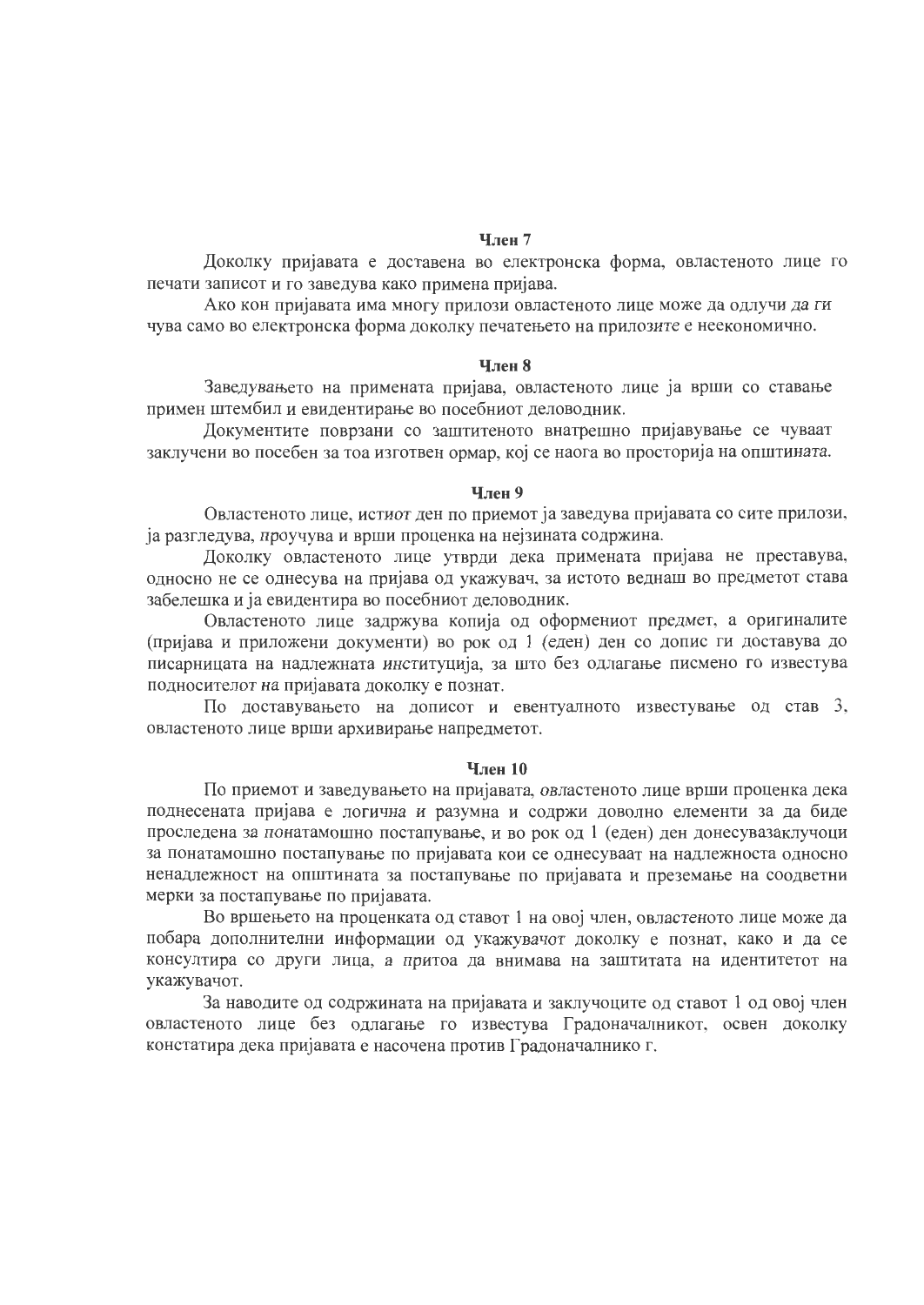Доколку пријавата е насочена против Градоначалникот, овластеното лице во рок од 1 (еден) ден подготвува допис со кој пријавата и приложените документи ги проследува до надлежните институции, за што без одлагање писмено го известува подносителот на пријавата доколку епознат.

#### Член 11

Овластеното лице кога ке процени дека поднесената пријава е логична и разумна, преставува пријава од укажувач и содржи доволно елементи за понатамошно постапување, во рок од 1 (еден) ден донесува заклучок/оци за понатамошно постапување по пријавата кои се однесуваат на надлежноста на општината за постапување по пријавата и за заштита на укажувачот или нему блиско лице.

Овластеното лице по донесувањето на заклучокот/оците од став 1 на овој член, без одлагање со допис ја проследува пријавата до службеното лице во општината кое е надлежно за постапување во областа по која се однесува пријавата, откако претходно ке ги издвои личните податоци и податоците кои можат разоткријат идентитетот на укажу вачот доколку истиот барал да остане доверлив.

Овластеното лице без одлагање го известува градоначалникот за наводите од содржината и заклучоците за понатамошното постапување по пријавата.

Овластеното лице без одлагање, на барање на укажувачот, го известува за текот и превземените дејствија во постапката и му овозможува увид во списите во предметот , освен во списите и информациите кои можат да имаат штетни последици за текот на постапката, за што ги издвојува и го известува укажувачот.

Службеното лице по приемот на пријавата постапува по истата и презема мерки по наводите истакнати во пријавата, и до овластеното лице во рок од 7 (дена) доставува извештај за превземените мерки и активности во врска со пријавата.

Овластеното лице во рок од 3 (три) дена со допис го известува подносителот на пријавата (укажувачот) доколку е познат или овластеното лице од друга институција која ја проследило пријавата, за превземените мерки и дејствија.

# Член 12

Овластеното лице го информира укажувачот за преземените мерки во врска со пријавата без одлагање, а најдоцна во рок од 15 дена од денот на приемот на пријавата

#### **Член 13**

Доколку по поднесената пријава надлежна е да постапува друга институција согласно закон, овластеното лице во рок од 8 (осум) дена по приемот и заведувањето на пријавата ја проследува до надлежната институција.

Во случај на пријавување на кривично дело со кое се повредува или загрозува животот на укажувачот и нему блиско лице, здравјето на лугето, безбедноста, животната средина, штети од големи размери, односно ако постои непосредна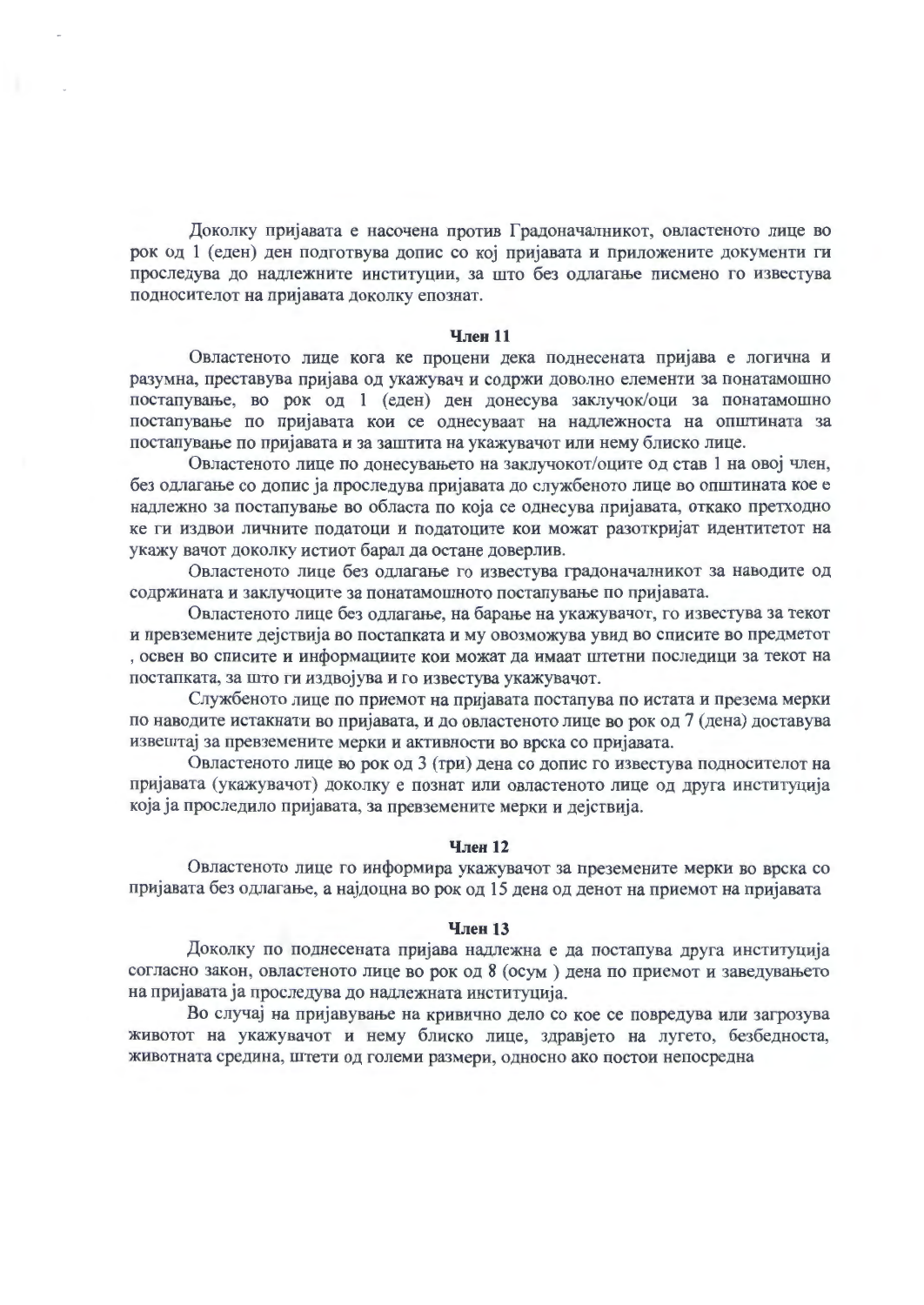опасност од уништување на докази, а укажувачот не се согласува во својство на сведок да даде исказ, овластеното лице со прибавена писмена согласност од укажувачот без одлагање доставува писмено барање до надлежните институции.

За проследувањето на пријавата од став 1 и доставувањето на писменото барање од ставот 2, овластеното лице истовремено го известува укажувачот доколку е познат.

# **III. ИЗДВОЈУВАЊЕ И ОБРАБОТКА НА ПОДАТОЦИТЕ ОД ПРИЈАВИТЕ Член 14**

Заради обезбедување тајност и заштита на личните податоци, Градоначалникот обезбедува и применува соодветни технички и организациски мерки за заштита на податоците од незаконско или случајно уништување, губење, преправање, неовластено откривање или пристап, особено кога обработката вклучува пренос на податоци преку мрежа, согласно прописите за заштита на личните податоци и заштита на класифицирани информации.

### **Член 15**

Овластеното лице по приемот на пријавата постапува во согласност со оваа процедура и Законот за заштита на укажувачи, а особено ги штити личните податоци на укажувачот, односно податоците кои можат да го откријат идентитетот на укажувачот, доколку бара да биде анонимен или пријавува доверливо согласно со прописите за заштита на личнитеподатоци.

Овластеното лице потпишува Изјава за неоткривање на лични податоци, во согласност со прописите за заштита на лични податоци.

Овластеното лице го известува пријавувачот дека неговиот идентитетможе да биде откриен на надлежниот орган, доколку без откривање на идентитетот не би било можно да се постапува пред органот, како и да го извести за мерките за заштита научесникот во кривичната постапка.

# 1У.ЗАШТИТА НА УКАЖУВАЧИТЕ

#### Член 16

На укажувачот и на нему блиско лице им се обезбедува заштита од било каков вид на повреда на право или штетно дејствие или опасност од настапување на штетни дејствија заради извршеното заштитено внатрешно пријавување согласно закон и му се гарантира анонимност и доверливост до степен и до момент до кои тој тоа го бара.

Заштитата од ставот (1) на овој член се обезбедува од страна на општината со преземање дејствија да се спречи повреда на правата од работен однос или на кое било право и воздржување од дејствија со кои се повредува или загрозува било кое право на укажувачот заради извршеното пријавување.